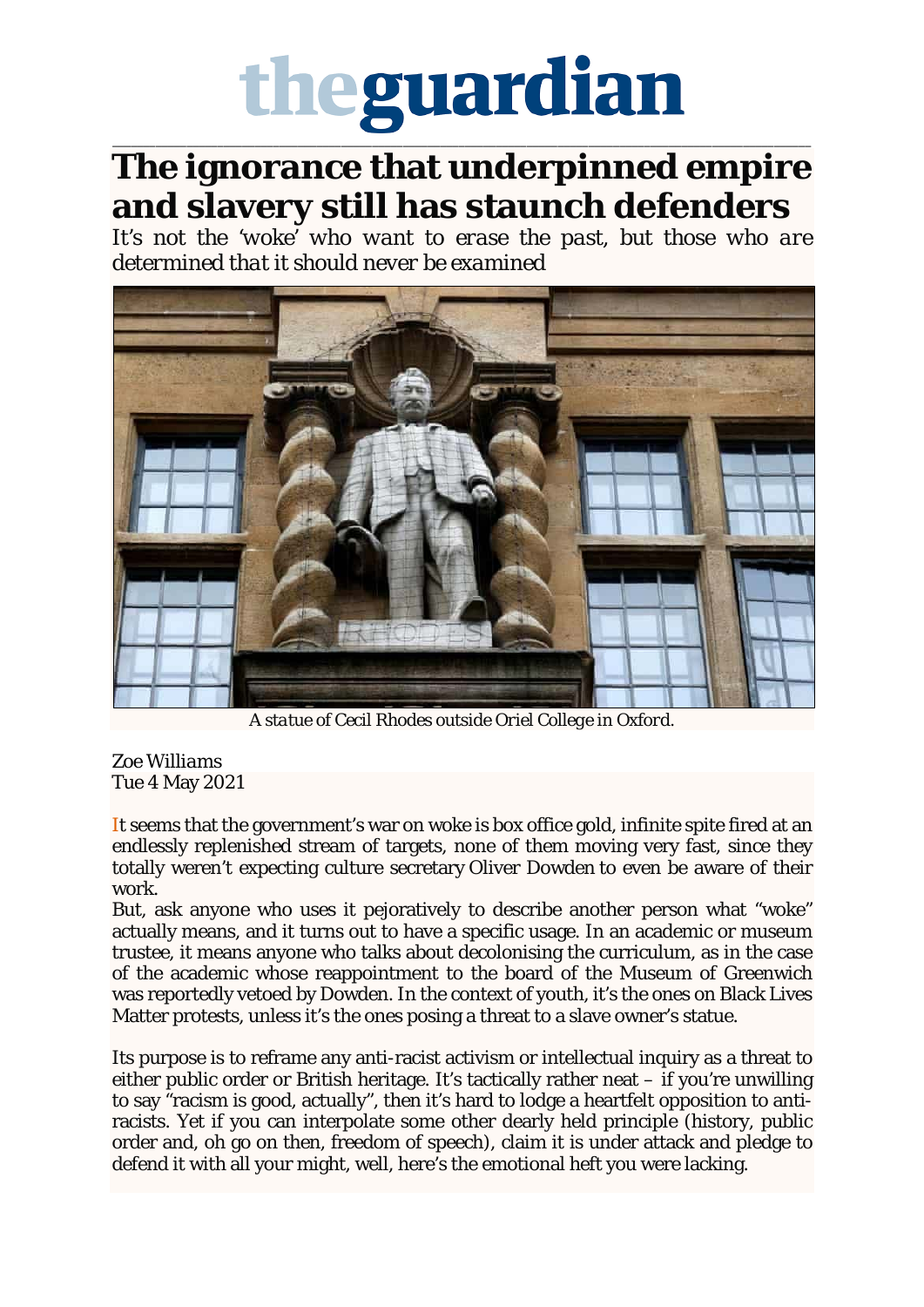That argument, where it relates to history, rests on a parallel idea, that anti-racist revisionism is seeking to erase the past. If we take down a statue of Cecil Rhodes, we begin an act of conscious forgetting, which corrodes the national identity.

The threat is actually coming from the opposite direction  $-$  by ignoring history we are unable to understand the shape of our nations. I'm thinking specifically of three recent works of popular history about colonialism and slavery; Nikole Hannah-Jones's 1619 Project for the New York Times, for which she won a Pulitzer last year (the podcast is incredible); Sathnam Sanghera's Empireland; and Alex Renton's Blood Legacy, which details his own family's slave ownership in late 18th-century Tobago.

Each work is hauntingly original, and the perspectives different, but certain themes emerge. The first, forensically analysed by Hannah-Jones in the American context, is how slavery and exploitation as systems get into the fabric of all that is woven afterwards, whether that's modern-day healthcare or the economics of agriculture. "We're here because you were there", Sanghera writes, quoting the academic Ambalavaner Sivanandan, collapsing the walls between the past and the present.

Why, though, are those walls so important to a conservative worldview? It is not out of respect for history, or a sense that it's so fragile it must remain entombed in the shape it was first told. Rather, it is because the story they want to tell is one of discontinuity, which functions as both pardon and silencer. What happened, happened; it cannot unhappen; it could not happen now. So really, what would be the point evaluating its morality or legitimacy? It's history as video game: you clear a level. It wasn't pretty, but now you're on the next level, and there's no going back.

Nowhere is this clearer than on matters of character: statues shouldn't be destroyed, since those great men of the past cannot be judged by our standards. They wouldn't have been able to apply concepts of universal humanity, because they conceived of other races as sub-species.

This was implicitly argued by the German state in an ongoing case against it for the Namibian genocide of 1904-08. "The legal concept of genocide does not apply in this case," read its motion to dismiss, which left lawyers scratching their heads: it only doesn't apply if the Herero and Name people aren't, you know, *people.*

The problem is, it's not true: from Renton's book, which draws on archives of his family's letters, it is quite plain that slave owners did conceive of enslaved people as humans, and some of them did have a unified theory of what "humane" treatment looked like. What comes across much more strongly than a completely other, unrecognisable worldview is total cognitive dissonance; men who could quote you a scripture in the morning about love for all mankind, then put in an insurance claim for 76 slaves lost at sea in the afternoon, without any sense of that as a tragedy, still less of their own culpability. The denaturing agent, here, is money. How do you compartmentalise sentiment and torture? By maintaining a separation between the God-fearing human and the level-headed businessman.

Ignorance has always been a cornerstone of empire and the slave trade: Kerem Nisancioglu, co-author of How the West Came to Rule, points out that at the height of colonialism, the majority of Britons couldn't reliably name a British territory. The purpose of this ignorance, and the amnesia that is now so ardently protected, is not so much to hide past events as to distance them so much that they are infinitely dispersed.